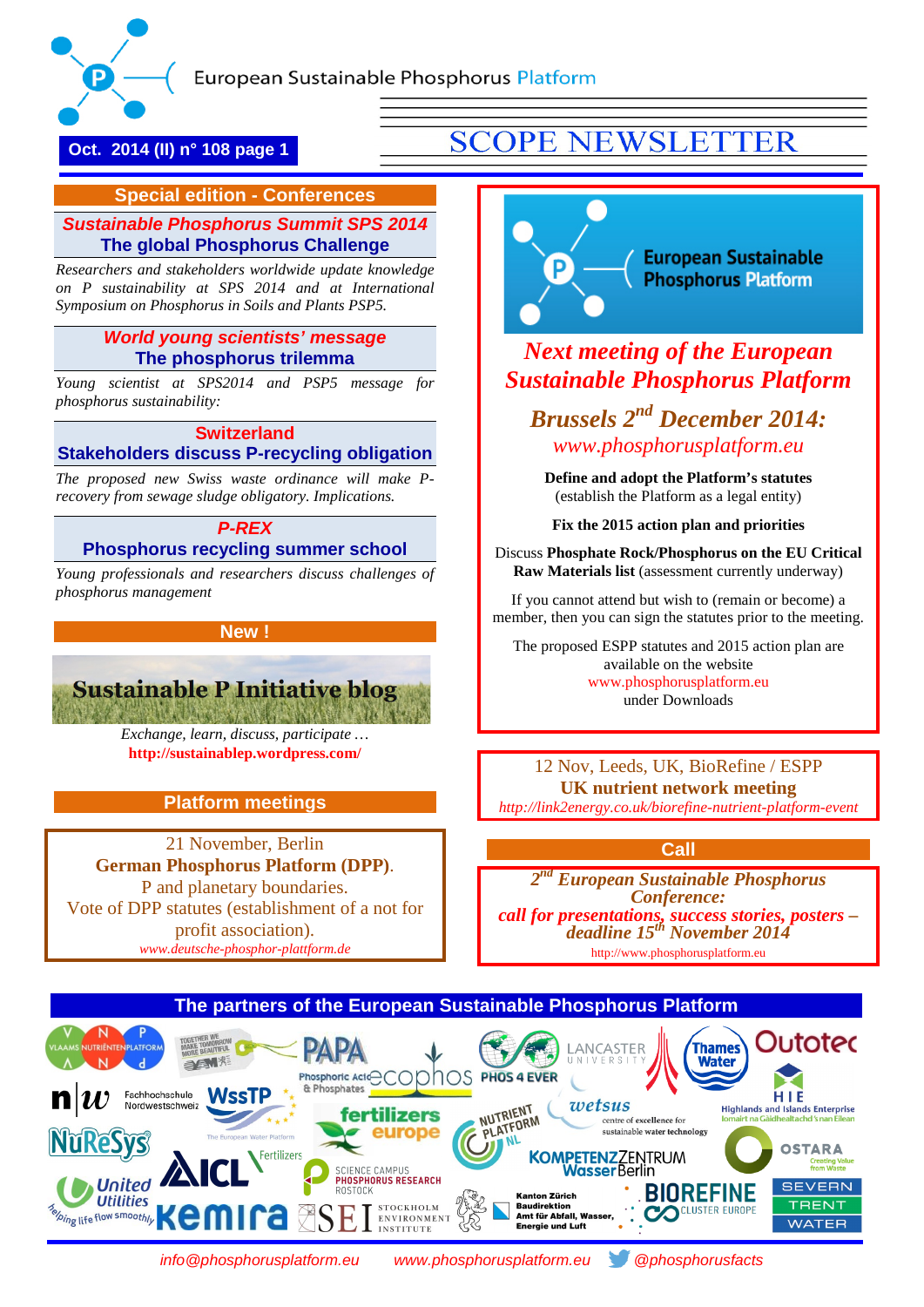### **Conferences**

### <span id="page-1-0"></span>**Sustainable Phosphorus Summit SPS 2014 The global Phosphorus Challenge**

Over 200 researchers and stakeholders from across the world (around ¼ from developing and emerging countries) met in Montpellier, France, at the 4th global Sustainable Phosphorus Summit (SPS2014, 50 oral presentations, 90 posters), hosted by CIRAD and INRA, sponsored by Agropolis foundation, with presence of the French Ministry for Agriculture.

The conference took place immediately after the 5<sup>th</sup> International Symposium on Phosphorus in Soils and Plants (PSP5) and a young scientists' world phosphorus workshop.

The meetings showed that **phosphorus sustainability research is increasingly dynamic**, in response to stakeholder and government awareness, with new developments in areas such as phosphorus optimisation in crop production and animal feeds, phosphorus in diet and health, understanding of phosphorus flows, P in waste flows, phosphorus recycling and phosphorus sustainability policies.

As part of SPS2014 and PSP5, 42 **young scientists from 20 countries worldwide** met for a one-day workshop and defined their message for phosphorus sustainability, see below.

**Philippe Hinsinger, INRA France**, underlined that human impact on the phosphorus cycle is largely beyond **Planetary Boundaries** (see SCOPE Newsletter  $n^{\circ}$  103), posing the necessity to change management practices not only because of resource scarcity issues.

He reminded that the previous Sustainable Phosphorus Summits have led to the publication of the book "*Phosphorus, food and our future*" (a full and up-todate overview of the global Phosphorus Challenge, 2013, see SCOPE Newsletter 97) and of the "*Blueprint for global phosphorus security*" (outcome of the 3rd SPS, Sydney, 1012, see also SCOPE Newsletter 97).

**Valérie Maquère, French Ministry of Agriculture, Food Processing Industry and Forestry**, indicated that phosphorus management is part of a holistic approach in France with bottom-up initiatives



European Sustainable Phosphorus Platform

### **Agro-Ecology**

The French Agro-Ecology policy aims to shift agriculture towards the objective of **combining economic, environmental and social performance**. It involves optimizing resources and natural mechanisms through agronomy to make farms more competitive and sustainable and less dependent on resources. The new legal structure EEIG (Economic and Environmental Interest Grouping), instigated by French Law on the Future of Agriculture in 2014, enables specific access to EU funding for collective Agro-Ecology projects and will help promote initiatives including on-farm integrated fertilisation management (for livestock production and cropping systems) as well as territorial actions (circular economy approach).

### **Nutrient recycling, soil and food quality**

France is also actively **promoting on-farm phosphorus management**, including fertiliser use, animal feeds, farmer training. The ministry is also working actively to improve recycling of organic materials, including manures, sewage biosolids, crop wastes, food wastes, food industry sidestreams. The objective is to **maintain and improve nutrient recycling levels, whilst maintaining soil quality** (for e.g. organic matter, pollutants, salinity, soil structure, pH …) and whilst guaranteeing crop quality and food safety. A specific program encourages circular economy actions for manures: the self-sufficiency methanisation and nitrogen plan (MAA Plan Énergie Méthanisation Autonomie Azote *[http://www.developpement](http://www.developpement-durable.gouv.fr/Lancement-du-plan-Energie.html)[durable.gouv.fr/Lancement-du-plan-Energie.html](http://www.developpement-durable.gouv.fr/Lancement-du-plan-Energie.html)* ).

### **Blueprint for global phosphorus security**

**Dana Cordell, Institute for Sustainable Futures Sydney**, presented phosphorus sustainability progress since the 2012 Sustainable Phosphorus Summit (SPS3). The "Blueprint for global phosphorus security" (SCOPE Newsletter 97) adopted by SPS3 **defines a shared vision, identifies key actions, policy changes and stakeholder responsibilities and points to unresolved issues**, including global phosphorus governance, regulation and policy tools and communication – awareness.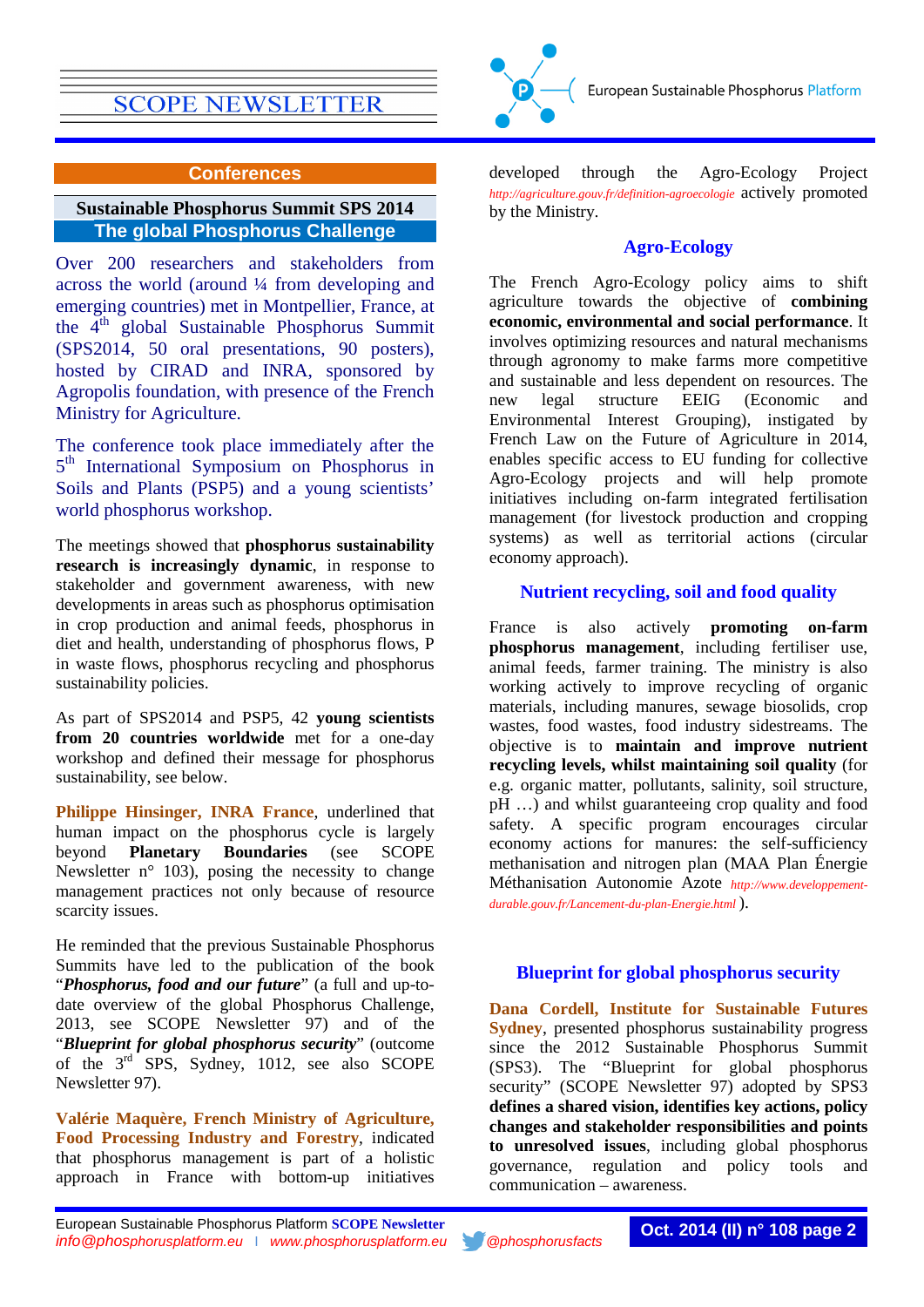**Progress made since SPS3 (2012)** include the development of Sustainable Phosphorus Platforms and work defining P sustainability tools.

**Current questions to address include:**

- How to integrate phosphorus into **Sustainable Development Goals** (United Nations Rio+20 process)
- Defining the **full externality costs of phosphate rock consumption** (e.g. eutrophication, life-cycle greenhouse gas emissions, waste generation from mine to field to fork, distribution impacts, finiteness of resources)
- Grappling with the many **phosphorus dichotomies**: Geographical concentration of phosphate rock reserves and related supply security; Regional differences in access to fertilisers needed for sustainable food production, including farm gate prices, nutrient poor soils / soil P accumulation, fertiliser overuse and eutrophication / inadequate fertiliser access, obesity / undernourishment

### **Phosphorus challenge in China**

**Fusuo Zhang, China Agriculture University** and a member of **GPNM (Global Partnership for Nutrient Management** *[http://www.gpa.unep.org/index.php/global-partnership](http://www.gpa.unep.org/index.php/global-partnership-on-nutrient-management)[on-nutrient-management](http://www.gpa.unep.org/index.php/global-partnership-on-nutrient-management)* ) underlined the importance of phosphorus management to China, which is the world's biggest phosphate fertiliser producer and user. China also faces major eutrophication problems. China today has much higher phosphate land application rates than in North America or Europe and soil available phosphorus has increased from 7 mg/kg in 1980 to nearly 21 mg/kg in 2006. **China has accumulated c. 30 million tonnes of phosphorus (P) in its soils over the last two decades**. It is a feasible objective to stabilise China's fertiliser use at around 3- 4 million tonnes P/year, considerably lower than industry projections of 20-25 mtP/y, whilst continuing to meet China's food requirements and reducing environmental impact:

- Government policy, which has already led to a **30% reduction in phosphate fertiliser use** since 2008
- Improve crop **utilisation of soil-accumulated phosphorus**, by stimulating root development and soil phosphorus mobilisation and intercropping. Objectives: +200% P efficiency, +40% N efficiency.
- Changing **trends in diet**: **Ma et al. 2013** indicate

that animal protein content in China's diet increased from 9% in 1961 to 35% in 2010

• **Improve science – farm transfer**, to disseminate and implement better understanding and improved farm practices in phosphorus management, in particular through farm advisors and engagement processes

**Jianbo Shen, China Agricultural University**, also presented developments in phosphorus fertiliser use in China. He confirmed the considerable increase in phosphorus application since the 1980's, resulting in a doubling of soil plant available phosphorus (Olsen P). He underlined the **tendency to concentrate intensive agricultural production in South East China**, so accentuating phosphorus impacts in this region. He presented results of long-term field trials, over 15-30 years, showing that the current soil legacy phosphorus in China is adequate to achieve 80% crop yield for 5 years in northern China, but only 2-3 years in southern China. He also highlighted strategies for improving use efficiency of soil legacy phosphorus in China by root/rhizosphere management (Shen et al., 2013, Journal of Experimental Botany) to efficiently mobilise and use soil P across different agri-ecological zones with varied soil types.

### **Global phosphorus governance, GPNM and SPS5 in 2016**

Dr Zhang indicated that **GPNM (Global Partnership for Nutrient Management) is currently looking at how to integrate a collaborative, worldwide approach to phosphorus sustainability**. An objective could be to integrate this into UNEP's current mission to define a 2050 Sustainable Development Plan, including -30% objectives and definition of indicators. Work on phosphorus could build on the experience and data of the International Nitrogen Initiative (INI).

Dr Zhang announced that the  $5<sup>th</sup>$  Sustainable Phosphorus Summit could be hosted in China in 2016, providing a focal point for this global phosphorus governance objective.

**Arno Rosemarin, Stockholm Environment Institute** asked why the importance of phosphorus sustainability is so misunderstood and why there is **such a gap between the recognition of the phosphorus challenge and the coherent policies?** He called for increased transparency, management of phosphorus driven by policy and not only commercial objectives, better assessment of supply risks and for a United

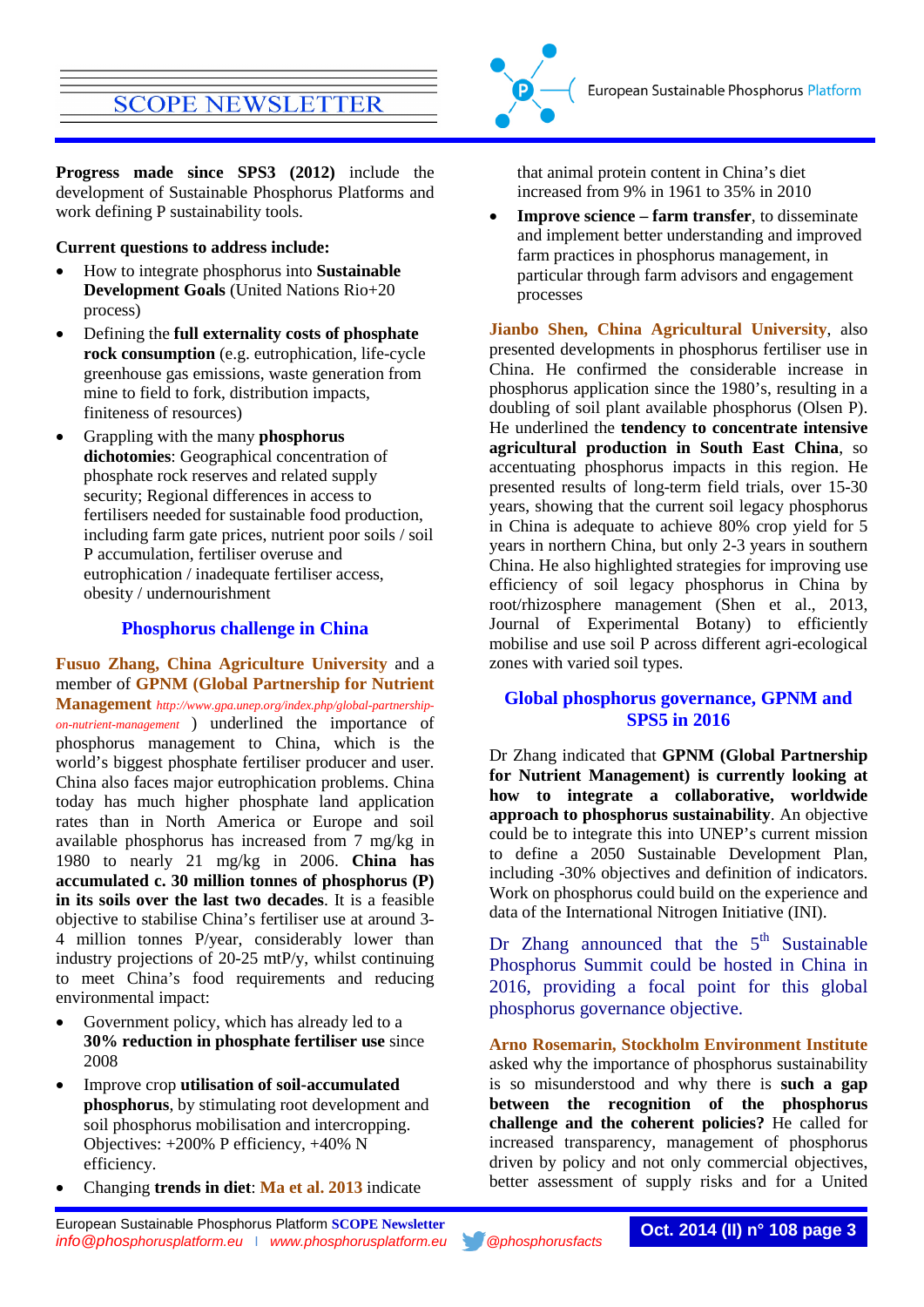

**Jean-François Soussana, INRA France,** underlined **links between the phosphorus cycle and climate change**, through soil P-carbon and P-nitrogen interactions, and eutrophication impacts. He underlined the need to engage phosphorus in the debate on global food security, structure local sustainable phosphorus initiatives and integrate phosphorus into the FAO Climate Smart Agriculture Alliance *[http://www.fao.org/climate-smart](http://www.fao.org/climate-smart-agriculture/85725/en/)[agriculture/85725/en/](http://www.fao.org/climate-smart-agriculture/85725/en/)*

**Marjolein de Ridder, The Hague Centre for Strategic Studies**, underlined the **supply security risk for phosphorus, in particular for Europe**, because of geographical concentration of phosphate rock reserves and production and high EU dependency on imports. Europe should develop both internal policies to reduce phosphorus dependency (use efficiency, recycling) and external policies (reciprocity with phosphate rock producing countries, for example cooperation in areas such as water management, mining, food security, capacity building).

**Kimo van Dijk, Wageningen University,** The Netherlands, presented phosphorus flows in Europe and implications for phosphorus management and food security. **Today, some 160 000 tonnes P/year are recycled from sewage sludge, bio-waste and meat & bone meal to agriculture, compared to a total potential of 396 000 /y**. This is compared to annual imports of phosphorus for mineral fertilisers and animal feeds of over 1 400 000 tP/y: even complete recycling could not compensate if phosphorus import was no longer possible, and very significant reductions in food production would result. Further data is needed to assess to what extent this could be mitigated by agricultural best management practice for phosphorus, but the question of phosphorus scarcity/management and food supply security is clearly valid.

**Michael Obersteiner, IIASA Austria**, summarised different issues around long-term phosphorus sustainability and food security. Phosphorus demand is related to "PAT" = population x affluence x technology. Increasing urbanisation breaks local Precycling loops. Issues raised are **global phosphorus security (phosphorus access is related to food security**, particularly in Africa with widely phosphorus-deficient soils) and the relation to land use (better P management enables reduced land use and so



reduced forest and species habitat loss). **Possible ways forward identified include** algae production for food and energy (reducing land use), precision fertiliser use for small farmers, changes in consumer behaviour (meat and phosphorus in diet).

### **P in our world**

A number of speakers addressed **phosphorus supply vulnerability, including economic and food security implications**, phosphorus supply criticality indicators, interactions with fertiliser quality supply and contaminant issues.

**Emmanuel Frossard, ETH Zurich**, reminded that phosphorus scarcity has been discussed ever since its use began in agriculture. Liebig, in 1876, pointed to phosphorus supply scarcity (referring at the time to guano resources), underlining trade equality issues and the need to recover and recycle phosphorus from wastewaters. Recent ten-fold variations in estimates of phosphate rock reserves are only coherent with other changes in estimates over the last 40 years.

**Miia Kuisma, MTT Agrifood Research Finland**, estimated that if phosphorus were used within planetary boundary limits then globally food supply of 250 kcal/person/day with current diet could be achieved, or 850 kcal with a vegetarian diet, compared to current food supply of over 2800 kcal. Avoiding all food waste would gain around 80 kcal.

**Shamie Zingore, International Plant Nutrition Institute (IPNI),** emphasised the fertiliser undersupply challenge faced by Africa: phosphorus application levels 10x lower than world average, P offtake currently often higher than input, infertile soils with a high P need, soil micronutrient and organic matter content deficiencies.

**Marijn van der Velde, European Commission Joint Research Centre**, also underlined the **need for a balanced application of nutrients**, while also emphasising the need for higher fertiliser input to Africa's soils, suggesting that an increase from 2.2 to 26 kgP/ha in fertiliser use is necessary to achieve 70% of crop productivity potential, as well as a five-fold nitrogen input increase. (M. van der Velde, et al., 2014. African crop yield reductions due to increasingly unbalanced Nitrogen and Phosphorus consumption, Global Change Biology, doi:10.1111/gcb.12481)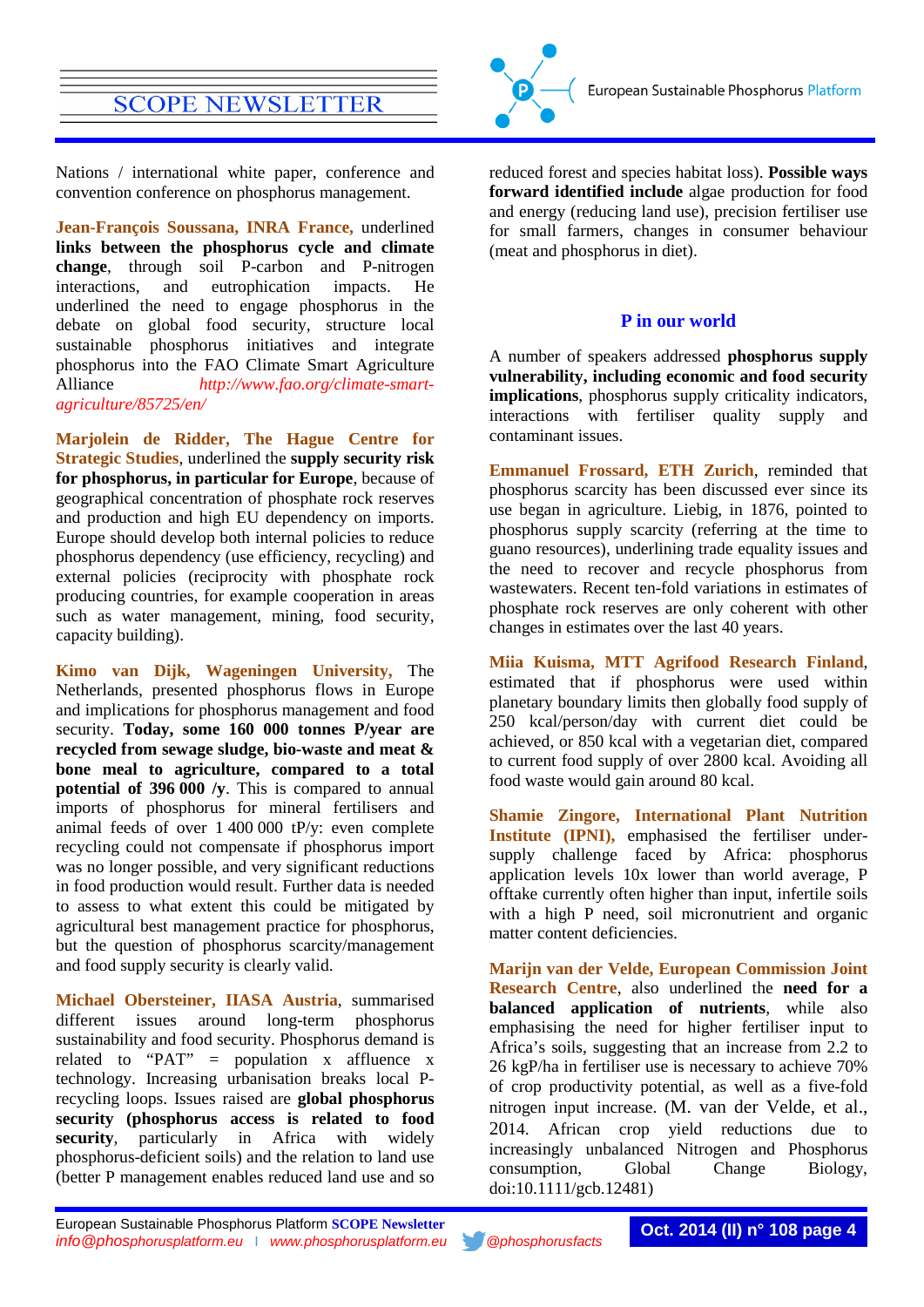### **P in our fields**

Speakers underlined the many **opportunities for improving phosphorus management on the farm**, so reducing phosphorus fertiliser consumption and phosphorus losses to surface waters, including:

**Marc Stutter, James Hutton Institute, Scotland**: improving the use of **buffer strips to reduce phosphate loss to water courses**. P is accumulated but a P-sink is needed, which can be achieved by harvesting biomass. Species can be identified which contribute to local natural biodiversity, intercept and accumulate P, and decompose on fields to give a useful organic and nutrient material. Farmers can then perceive the buffer strip as producing value, not simply as lost space.

**Sylvain Pellerin, INRA France, Carmo Horta Castelo Branco Agricultural College, Spain, and Karen Daly, Teagasc Ireland:** variability of different manures and the need to adapt application to the **plant availability of manure nutrients**, the interaction between manure organic carbon content and soil nutrients and specific local soil parameters.

**Matthias Wissuwa, Japan International Research Center for Agricultural Sciences JIRCAS**: challenges of plant breeding to **improve crop phosphorus efficiency and P uptake** in lowphosphorus soils. The objective is to maintain yield at reduced fertilizer application in high-input systems; and to increase yield with marginal P fertilizer use in low input agricultural systems. Developing cultivars with improved capacity to take up P from soil-bound P fractions would be a solution under both scenarios. Cultivars with improved efficiency of internal P utilization are of particular interest for low-input systems suffering from more acute P deficiency. Traditional local plant varieties often show more efficient root P uptake and phosphorus utilization compared to modern high-yielding cultivars and are therefore promising donors of tolerance mechanism and associated genes.

### **P in our food**

**Barbara Burlingame, FAO Food and Agriculture Organisation (Nutrition Division),** pointed to the world's food inequality: 800 million undernourished, 2 billion suffering from micronutrient deficiencies, 2 billion obese. FAO's "sustainable diet" defined in 2010 does not mention phosphorus, because deficiency is not seen unless starvation is occurring.



FAO's recommendation for daily phosphorus intake is 1g/day, but this varies with age and is dependent on calcium intake. She notes that **lowering the daily phosphorus results in a lower daily calcium requirement, and so reduces environment footprint**. She also explains that current medical knowledge shows that higher blood phosphorus levels (serum P) are correlated to increased all-cause mortality, higher risk of cardio vascular disease, deterioration of kidney function and increase in bone disease. **Increased diet phosphorus may have these effects without showing detectable increased serum phosphorus**.

Ms Burlingame notes that **phosphorus contents of foods are very variable**, even within the same food type. For example, phosphorus levels were much higher in some brands of breakfast cereals analysed (e.g. Kellogs, Sun Country …) than in others. GCARD (Global Conference on Agricultural Research for Development) and CGIAR-A4NH (CGIAR Research Program on Agriculture for Nutrition and Health) make no mention of phosphorus. For this reason, FAO and medical associations are now pressing that phosphorus content should be included in food labelling.

**Hadden Graham, AB Vista Feed Ingredients,** explained the progress in animal feed phosphate use made over the last 20 years through **use of phytase enzyme dosing**. Phosphorus in vegetable matter, and particularly in seeds, is to a significant extent present as 'phytate' (see SCOPE Newsletter 78), which cannot be broken down by non-ruminants (e.g. pigs, chickens) and so is not available to their digestive system. Adding synthetic phytase enzyme can release the phosphorus from phytate, allowing levels of added inorganic phosphorus to animal feeds to be substantially reduced, which in turn reduces feed costs as well as P levels in manure and slurries. Currently this technology is not fully exploited, and thus there is scope for higher levels of phytase dosing, with further reductions of animal diet P.

**Stuart White, University of Technology Sydney** and **Elizabeth Webeck, Tohoku University Japan,** addressed the impact of dietary choices on the phosphorus footprint and on the environment. Increasing meat content in diet has a massive impact on phosphorus demand, but also on climate, land use, water consumption. Policy tools need to be developed to reduce meat in diet, including both education and regulation.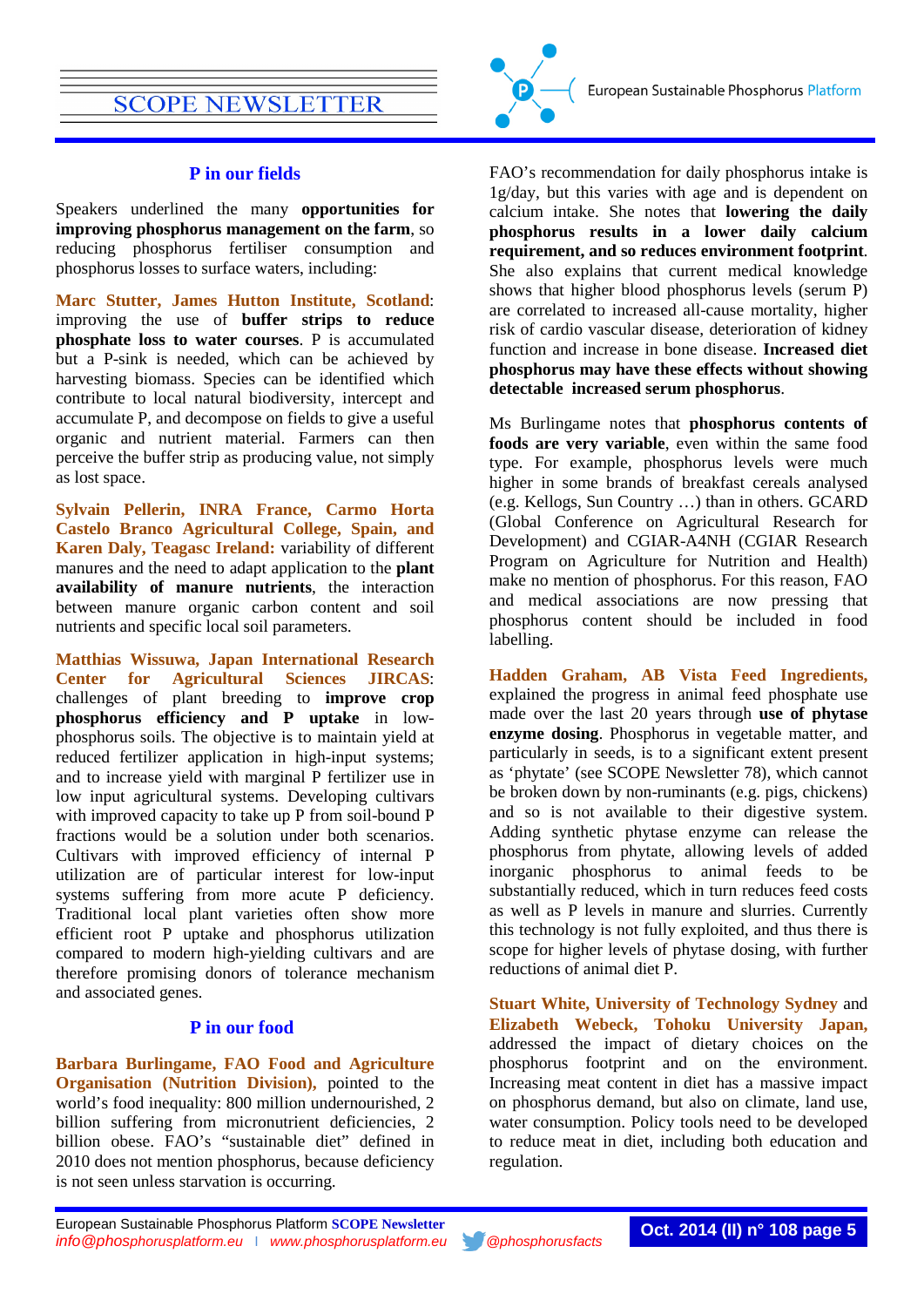### **P in our wastes**

A range of presentations showed that **phosphorus recycling is developing**, with technological progress, implementation full scale by frontrunners and active industry engagement.

**Christian Kabbe, P-REX and Berlin Centre of Competence for Water**, presented work for Berlin, showing that **90% recycling of phosphorus from sewage is feasible** if recycled fertiliser products are developed which correspond to user requirements and if driven by regulation.

**Geneviève Metson, McGill University Montreal Canada,** showed that in an urban area **phosphorus in food waste can be significant** and P-recycling can be synergistic with composting and with city urban agriculture.

**Cynthia Carliell-Marquet, University of Birmingham UK**, presented a **phosphorus flow analysis for UK waste water treatment. UK sewage** contains some 55 000 tP/year, compared to 77 000 tP/y imported in mineral fertilisers. Real agricultural Precycling of treated sewage sludge phosphorus will be significantly improved by changes in sludge application regulations which limit P application (in the Sludge Index) since January 2014.

**Laetitia Six, Fertilizers Europe,** indicated that phosphorus recycling (use of secondary materials in fertiliser production) is one of the **European fertiliser industry's nutrient stewardship objectives**. Secondary phosphorus sources show however high variability in phosphorus content, P solubility, water content, physical parameters and contaminants. Sewage sludge incineration ashes pose questions with heavy metal content, iron (which interferes with acidulation) and granulation behaviour. Struvite poses questions with water content, organic contaminants and in some cases odour.

**Fertilizers Europe** underline that **the use of secondary materials must be compatible with producing high quality, reliable and safe fertilisers**, including safety for handling in fertiliser factories, and that material supply must be secure, reliable and at a competitive price.

#### **PSP5**

SPS 2014 took place immediately after the **5th International Symposium on Phosphorus in Soils** 



**and Plants (PSP5),** Montpellier, 26-29 August 2014 *<http://psp5-2014.cirad.fr/>* focused on "**Facing phosphorus scarcity**". 60 oral presentations and 180 posters were presented to 276 participants from 40 countries.

This Symposium was structured in five plenary sessions to highlight the **multidisciplinary** nature of the event, gathering plant nutritionists (plant physiology, genetics and systems biology), agronomists, ecologists, biogeochemists and soil scientists from worldwide, and to foster scientific exchanges across discipline boundaries, in order to face the challenge of phosphorus limitations in many agroecosystems and terrestrial ecosystems. Keynote presentations are summarized below.

### **Phosphorus forms, availability and cycling in soils**

**Federica Tamburini (ETHZ, Zürich, Switzerland)**  presented the pros and cons of using stable isotopes of oxygen to **evaluate the fate of phosphate**. Compared with nitrogen, the lack of a second stable isotope of phosphorus is indeed a major methodological limitation for tracing the fate of the various pools of phosphorus in soils as well as in the biota. The use of stable isotopes of oxygen cannot fully overcome this limitation.

A number of contributions in this session presented the **methodological advances** of various analytical techniques and approaches. Several papers addressed the roles of the soil biota, not just microorganisms, but also the macrofauna (earthworms), on top of plant roots, in altering the forms and availability of soil phosphorus.

### **Phosphorus acquisition by plants and microorganisms**

**Thierry Desnos (CEA, Cadarache, France)**  presented current understanding of how **root growth** responds to low phosphate concentration in the model plant *Arabidopsis thaliana*, thanks to the combination of genetics and chemical genetics dissection.

**Maria Harrison (Cornell University, Ithaca, USA)** presented the **central roles of the mycorrhizal symbiosis in the acquisition of phosphorus by plants**, and some new clues about the processes and molecular dialogue between the fungus and the plant, for the establishment and functioning of the symbiosis.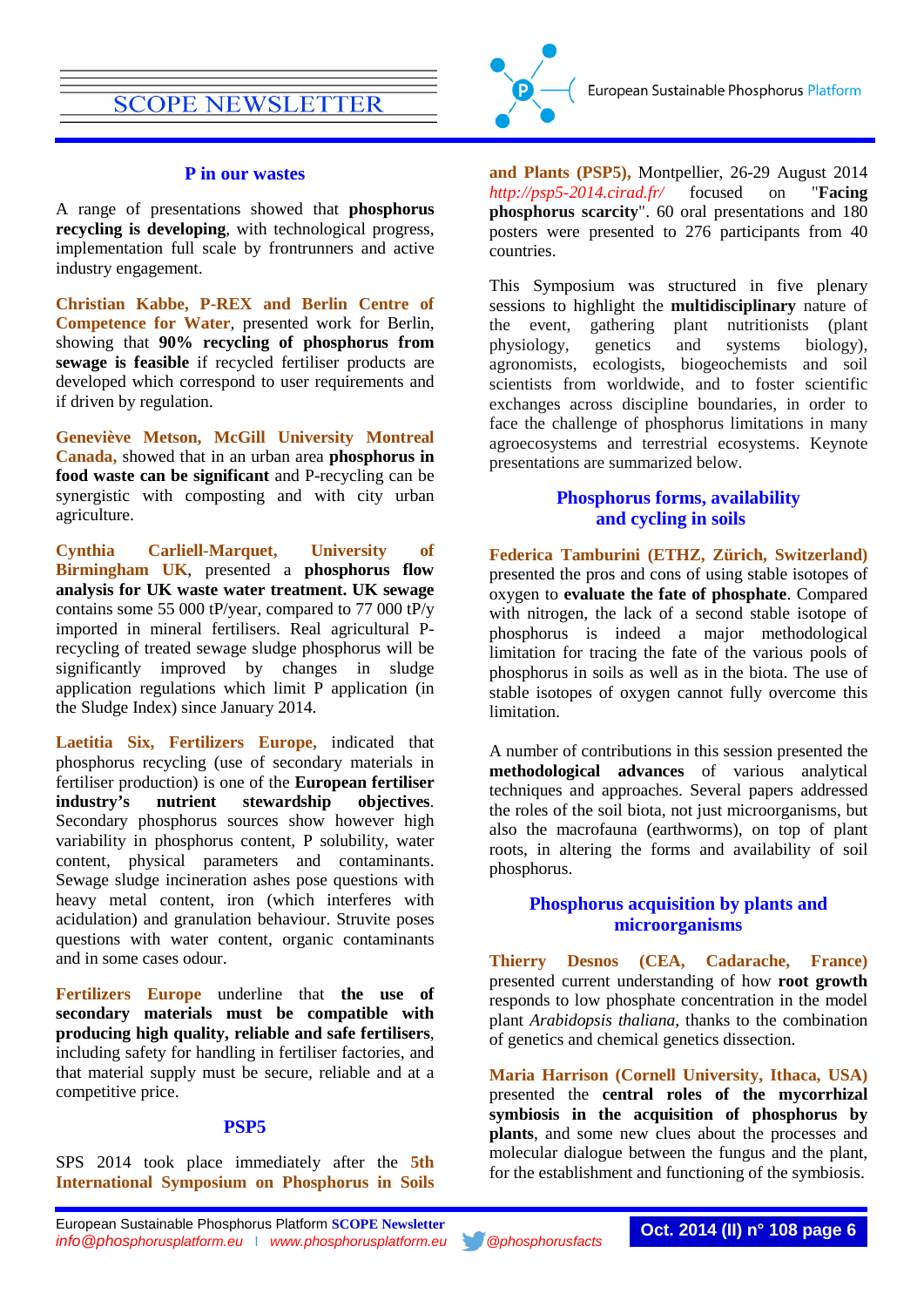Other presentations addressed the various root traits (root hairs, root length, etc...) and processes (uptake, production of enzymes) involved in the **acquisition of phosphorus by plants**, their hormonal regulations and genetic control, and their importance for further understanding plant nutrition and perspective for improving it through breeding strategies.

### **Phosphorus utilization and signalling in plants**

**Terry Rose (Southern Cross University, Lismore, Australia)** focused on the prospects for **improving internal phosphorus use efficiency in major crops** such as rice especially, both at a conceptual and methodological levels. This is a promising, but rather poorly studied domain in plant physiology and genetics to face the challenge of phosphorus scarcity.

**Tzyy-Jen Chiou (Academia Sinica, Taipei, Taiwan)** further elaborated on **phosphate homeostasis in plants**, stressing the role of novel molecular (microRNA) approaches to better understand the transport of phosphate inside the plants.

Other presentations further revealed the increasingly thorough understanding of **how phosphate starvation is sensed by plants** and how phosphate is being transported, especially in model plants.

### **Ecosystem dynamics and environmental impact of phosphorus**

**Val H. Smith (University of Kansas, Lawrence, USA)** gave a comprehensive overview of the **landscape exports of phosphorus into aquatic ecosystems**, and their negative impacts as related to eutrophication of water bodies and resulting shifts in the aquatic foodchains and biodiversity.

**Josep Peñuelas (CREAF-CSIC-UAB, Barcelona, Spain)** presented the "**Imbalance-P project"** and the agricultural and environmental issues related to increasingly altered carbon/nitrogen/phosphorus ratios due to global changes, such as elevated  $CO<sub>2</sub>$  and increased atmospheric nitrogen deposition. Stoechiometric constraints suggest that phosphorus limitation is likely to be of increasing concern at the global level, not just in tropical regions of the world.

Other presentations further addressed the **ecological processes that play a key role in controlling the fate of phosphorus** in various types of ecosystems and ecosystem compartments, including food web



approaches that are still fairly little studied in terrestrial ecosystems, compared to aquatic ecosystems.

### **Sustainable phosphorus use in agroecosystems**

**Generose Nziguheba (IITA, Nairobi, Kenya)** presented the recent advances and limitations to tackle **the challenge of overcoming phosphorus deficiency in agricultural systems of sub-Sahara Africa**, where many soils are extremely phosphorus-deficient or show high phosphorus-fixing capacity, while many farmers can hardly afford phosphorus fertilizers in spite of the expected response to phosphorus fertilization in such soils.

**Thomas Nesme (Bordeaux Sciences Agro, Bordeaux, France)** addressed the issue of sustainable phosphorus use in agroecosystems, with a **global approach of phosphorus imbalances**, stressing the need to better achieve phosphorus resource use and recycling.

Other presentations in this session provided a large set of examples of **novel strategies for achieving a more sustainable intensification of agroecosystems**, through novel breeding strategies, through the use of multi-species cropping systems (intercropping or agroforestry), or a better recycling of various phosphorusrich by-products.

### The next International Symposium on Phosphorus in Soils and Plants will be hosted by Erik Smolders and Roel Mercks at Katholieke Universiteit Leuven in Belgium in 2018.

*4th Sustainable Phosphorus Summit (SPS 2014), Montpellier, France, 1-3 September 2014* <http://sps2014.cirad.fr/> *Organised by INRA and CIRAD France. Abstracts of all papers available online.*

*5th International Symposium on Phosphorus in Soils and Plants (PSP5), Montpellier, 26-29 August 2014* <http://psp5-2014.cirad.fr/> *Abstracts of all papers available online.*

*"Blueprint for Global Phosphorus Security", outcome of the 3rd Sustainable Phosphorus Summit* <http://sustainablepsummit.net/> *and see SCOPE Newsletter n°97*

*"Phosphorus, food and our future" see SCOPE Newsletter 97 and*  <http://ukcatalogue.oup.com/product/9780199916832.do>

*Selected papers from SPS 2014 and additional new papers on phosphorus sustainability will be published in special editions of Nutrient Cycling in Agroecosystems (guest editors Thomas Nesme and Paul Withers) and as a special Research Topic in Frontiers (editors Barbara Burlingame and Philippe Hinsinger)*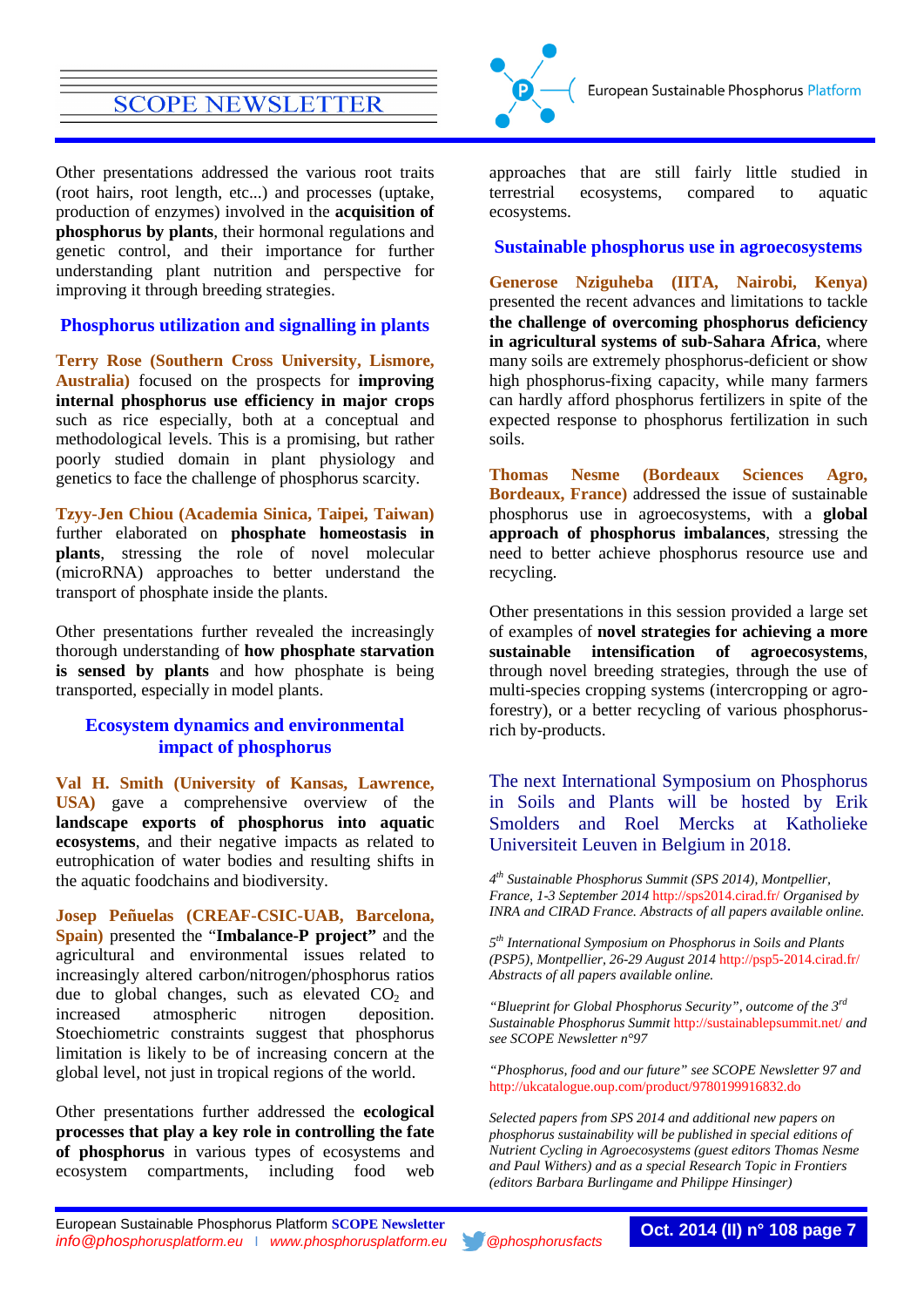<span id="page-7-0"></span>**World young scientists' message The phosphorus trilemma P-producers / rich users / poor users:**

As part of SPS2014 and PSP5, 42 **young scientists from 20 countries worldwide** met for a one-day workshop and defined their message for phosphorus sustainability:

- *Multiple situations, different solutions*
- *Phosphorus inequality*
- *Vacuum of responsibility for implementing and disseminating P-sustainability: who is responsible for ensuring that change happens? Market or regulatory approach ?*



**Objectives for action:**

- *Networking*
- *Honest engagement of stakeholders*
- *Need to communicate science at all levels*
- *Coherence*
- *International perspectives and global governance*

<span id="page-7-1"></span>**Switzerland Stakeholders discuss P-recycling obligation**

The Clean Technology symposium organised by FHNW (University of Applied Sciences and Arts Northwestern Switzerland) and i-net, with the EU P-REX project, Basel  $11<sup>th</sup>$  September 1014, discussed how P-recovery for recycling from sewage sludge be implemented in Switzerland, as is expected to be required by the new Swiss federal waste ordinance currently under consultation (see SCOPE Newsletter n° 105).



**Anders Nättorp, FHNW**, summarised phosphorus flows in Switzerland. 5 900 tonnes P/year are used in mineral fertiliser, compared to a total of 5 100 tP/year present in municipal sewage sludges. **Incineration of sewage sludge is effectively virtually obligatory in Switzerland since 2006**. At present, a quarter of sewage sludges is burnt in the cement industry, a quarter in mixed incineration installations (with municipal wastes) and a half goes to monoincineration (dedicated incinerators burning only sewage sludge).

### **Phosphorus in sewage**

**Christoph Egli, AVA Altenrhein** (waste water treatment agency) presented treatment of sewage sludge by this organisation in the Bodensee area. Sludge is dried using recovered energy then used as fuel in cement works, **so effectively "losing" the phosphorus content**.

**David Salzgeber, Holinger AG,** presented an overview of phosphate removal in Swiss municipal waste water treatment works (wwtp). Swiss municipal **sewage phosphorus content is today around 1.8 g/person equivalent/day**. 1.4 g/pe/day come from human urine and faeces, 0.25g from household food wastes and 0.15 g/pe/day from other sources.

In Switzerland, **phosphorus removal is principally achieved by iron dosing** (chemical P-removal), using mainly iron III (3) chloride or sulphate salts. Iron II (2) salts are cheaper but are used only in larger wwtp because of handling issues. Phosphorus is removed in similar manner in the rest of the country. For chemical P-removal, iron is usually dosed around  $1.5 - 2x$  the molar ratio to phosphorus, in order to achieve discharge consents, so that sludge and discharge water will contain excess iron salts.

In Switzerland, biological P-removal plants do not usually achieve phosphorus discharge consents without additional iron dosing. Conversion of chemical Premoval to biological P-removal is difficult because the latter requires more space (footprint) which is often not available.

**Roger Hurschler, Rhein Waste Water Treatment (ARA Rhein).** The company operates one of Switzerland's biggest wwtps at Pratteln: 510 000 pe, of which most from the neighbouring chemical industry complex (Clariant, Novartis … in total 2400 jobs) and 30 000 pe municipal. **The plant produces 1 million tonnes of sewage sludge per year** with 0.8% dry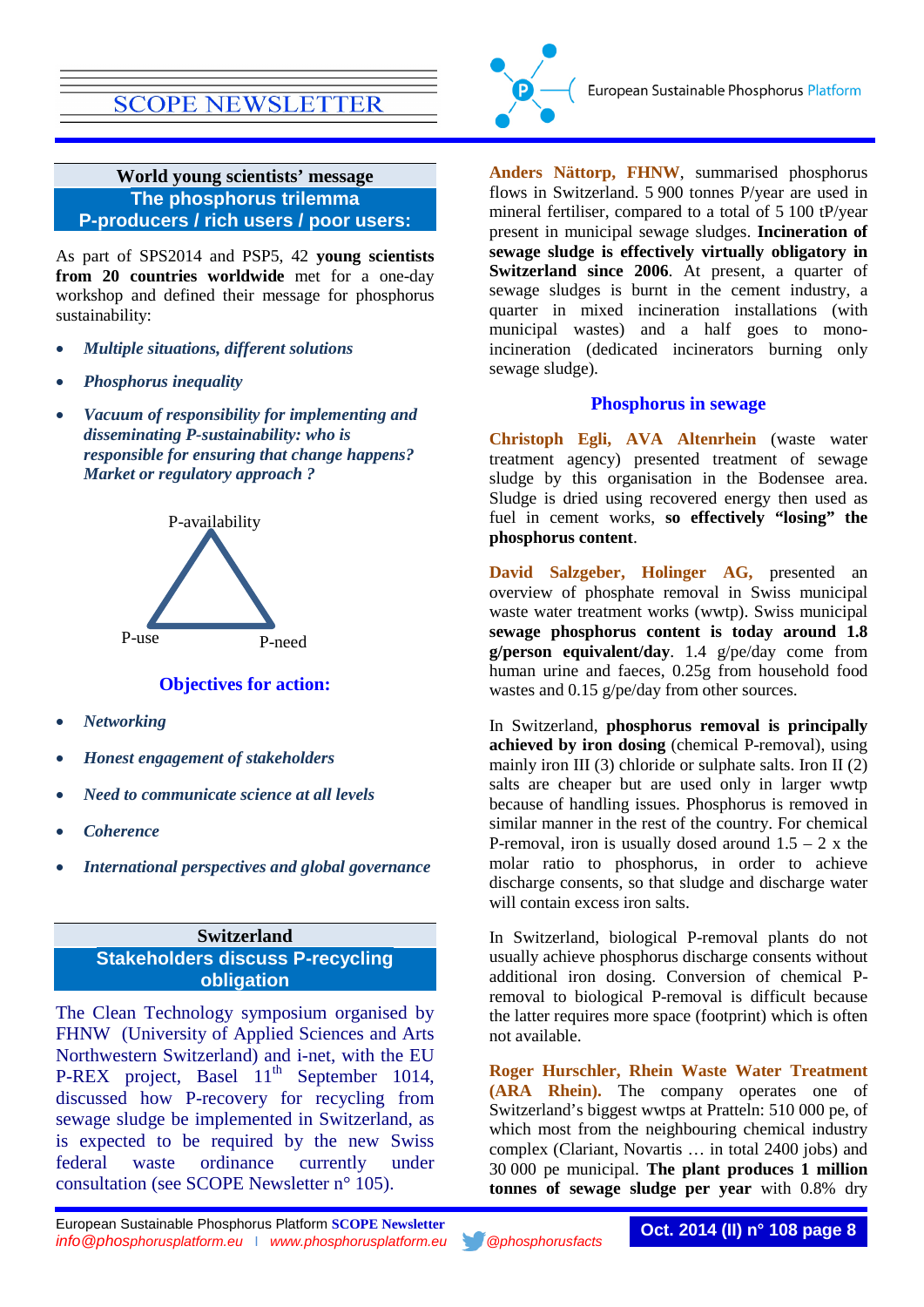matter content. This is dewatered to 20% dry matter (of which c. 50% organic/50% inorganic) then incinerated, (mono-incineration plant) feeding energy into the municipal heat network and producing 4 000 tonnes/year of ash (100% inorganic dry matter).

**Total wwtp phosphorus inflow is 188 tonnes P/year (including in external sludges taken for incineration),** of which 25 tonnes P are added (required to feed the biological treatment of the industrial wastewater carbon content). Of this inflow phosphorus, 166 tP/year currently end up in sludge incineration ash and are landfilled, and 22 tP/year are lost to the Rhine in discharge. For the future it is planned to partly recover the phosphorus in the discharge flow. The mono-incineration ash is stored separately since 1975 accessible for a probable future phosphorus recycling.

### **P-recycling, quality and safety**

**Ludwig Hermann, Proman Management**, explained that **the proposed new Swiss federal ordinance** on waste management (TVA) proposes to make obligatory phosphorus recovery from sewage sludge five years after publication. This proposal is currently open to public consultation until  $30<sup>th</sup>$  November 2014 (see SCOPE Newsletter n° 105).

Ludwig Hermann also summarised the situation regarding placing on the market of recycled phosphate fertilisers, produced from e.g. sewage sludge incineration ashes. **Swiss regulations pose obstacles, because several contaminant limits are tighter for recycled fertilisers than for mineral fertilisers**, and Swiss regulatory constraints are not coherent with Europe (e.g. Swiss regulations nickel 30 mgNi/kg dry matter). The Swiss mineral fertiliser market is dominated by a small number of companies, in particular Lonza, CU Agro and FENACO group = Landor, Agroline. Average sale prices in Switzerland (c. 3.1  $\mathcal{C}$ kgP) are significantly higher than in Germany  $(1.7 \text{ EkgP})$ . Lonza have successfully produced NPK granule fertilisers using ASH DEC recovered phosphates (recycled from sewage sludge incineration ash) in large scale (12t/h) test trials.

**Samuel Vogel, Swiss Federal Agriculture Ministry**, indicated that Swiss mineral fertiliser use has been reduced by 75% since 1990, due to implementation of a monitoring-obligation for the nutrient balance at the farms (as a part of ÖLN, ökologische farms (as a part of ÖLN, ökologische Leistungsnachweis = ecological performance



tracking). **Most Swiss farmland still has excess phosphorus application**. Several questions are raised about recycled fertilisers produced from sewage sludges: heavy metal content, heavy metal take-up by plants, real plant availability of the phosphorus content.

He also noted that **incineration of sewage sludge results in the loss of the valuable nitrogen nutrient content**.

Mr Vogel, presented developments in Swiss regulations for recycled fertilisers proposed by the Swiss Federal Agriculture Ministry. He emphasised that **the priority is to ensure food, farm and environmental safety**. Contaminant levels are defined with the objective of reducing heavy metal levels in soils (not only not increasing). Switzerland has concerns about fertiliser cadmium content. 45% of mineral fertilisers tested exceeded the Swiss cadmium limit (22 mgCd/kgP<sub>2</sub>O<sub>5</sub>).

Recycled fertilisers must meet both regulations for mineral fertilisers and regulations for recycled fertilisers (whichever is strictest). **The ministry considers that stricter limits are required for recycled organic fertilisers because products such as composts are spread to much higher doses than mineral fertilisers**. The ministry is therefore considering creating a new category for "recycled mineral fertilisers", applicable to this type of product only, perhaps from 2017.

### **Implementing phosphorus recycling**

**Leo Morf, Kanton Zurich**, considers that, with the proposed new waste ordinance, Switzerland can reach a very high phosphorus resource efficiency. **Kanton Zurich anticipated this development in 2007 with local policy decision (Regierungsratsbeschluss RRB 572, 18th April 2007)** which requires that sludge management avoids loss of phosphorus from sewage sludge (which has to be incinerated under Swiss regulations): if technically possible P-recovery should be implemented, and if not seperative disposal must be ensured so that P-recovery can be possible in the future. The planned timetable for implementation is 2015, when serious bottlenecks are anticipated.

**An assessment of different possible routes for Precovery was carried out for the Canton Zurich in 2009 by FHNW**. Wet oxidation of sewage sludge was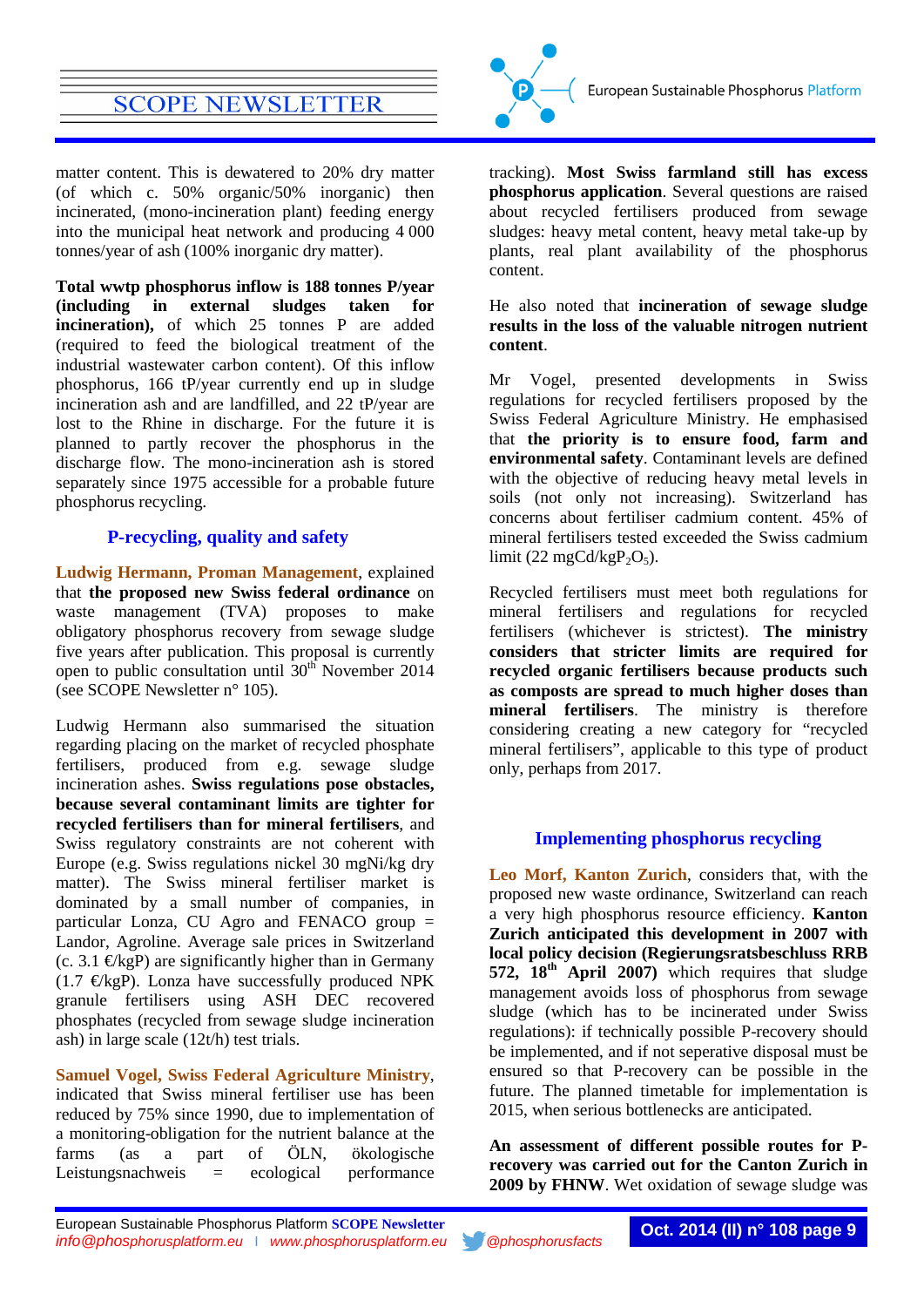rejected, because the resulting waste stream is not compatible with landfilling and the technology was not validated for full scale application at the time. Disposal of sewage sludge in cement kilns or municipal sewage sludge incinerators is no longer considered because of P loss. **Therefore, the local policy decision (Regierungsratsbeschluss RRB 1035, 31/8/ 2011) implemented mono-incineration of sewage sludge.**  The realisation of a centralised mono-incineration plant (KSV Werdhölzli, construction now nearing completion) and of storage and transport logistics are underway.

**Kanton Zurich is currently carrying out testing and evaluation of mainly three possible technologies to recover and recycle P from the mono-incineration sewage sludge ashes: Leachphos, AshDec and RecoPhos**, in particular looking at operating costs and at the final product (potential users and markets). The final process selection decision will be taken in Spring 2015. This is Kanton Zurich's "Urban Mining – Mineral Resources for the Future" policy.

At present, **optimisation of Leachphos is underway to improve the quality of the waste stream** with the objective of authorisation for use in construction (avoid landfill) and to generate a useful recycled P product (phosphoric acid, di sodium phosphate (DSP) or TSP (triple super phosphate), rather than calcium phosphate (DCP di calcium phosphate) which is considered by the agriculture sector to not be an effective fertiliser. Pending this, the mono-incineration sludge ash is being landfilled in separate compartments, so that extraction will be possible for Precovery once this process is operational.

**Jan Stemann, FHNW**, presented calculations on costs of phosphorus recovery and market value of fertiliser phosphorus. He estimated that production costs of mineral fertilisers are  $1.8 - 2.4 \text{ EkgP}$  (with the price to farmers being around 2 times higher after marketing and distribution costs). For comparison, presented calculations for production costs of recycled fertilisers are  $2 - 8 \in \text{KgP}$  (before marketing and distribution costs). ). **Recovery of mineral phosphate products from the wastewater stream is technically feasible with at least 10 different technologies** and would add around 2% to municipal waste water treatment costs.

**Thomas Kläusli, AVA-CO2**, presented **the new "AVA "Cleanphos" process which is based on hydrothermal carbonisation (wet-pyrolysis)**, as an innovative alternative to existing P-recovery routes.



### **The 3 sludge ash P-recovery processes considered by Kanton Zurich:**

**AshDec** (now OutoTec)

• Thermal treatment of ash with acid at 1000°C, plus chlorine donor to remove heavy metals, SCOPE Newsletter n°78

### **RecoPhos** *[http://www.recophos.de](http://www.recophos.de/)*

- Chemical treatment of ash with phosphoric acid to produce a phosphate fertiliser
- This is not the thermal RecoPhos process *[www.recophos.org](http://www.recophos.org/)* presented in SCOPE Newsletter 104

### **Leachphos**

- based on FLUWA hydrometallic leaching process
- Chemical leaching with sulphuric acid to extract phosphorus and separate heavy metals
- Then precipitation of a phosphate product

**The "AVA Cleanphos" process proposes to treat sewage sludge by HTC (hydrothermal carbonisation: 250°C at 200 bar)** followed by a twostage P-recovery process: acid leaching (extraction) of phosphorus from the HTC coal (using sulphuric acid, pH 1.5), followed by nano-filtration to separate the phosphoric acid from the metal sulfates. In a final process step the resulting 5% phosphoric acid is concentrated to approx. 20% or higher for transport or for fertiliser production.

He suggests that the phosphorus in HTC coal may not be as tightly bound (into minerals in the coal) as it is in incineration ashes, so that acid extraction may be more efficient and enable production of a phosphoric acid low in heavy metal concentrations. **The objective is also that the iron and aluminium salts may after the nano-filtration step be recycled back to sewage works** for use in phosphorus removal and so lower the costs of phosphorus removal from wastewaters. The HTC coal, after phosphorus recovery, could be used in co-firing to replace fossil coal, including if phosphorous recovery becomes mandatory by law. Finally such use in co-firing would mean that no new dedicated mono incineration plants would have to be built so reducing investments.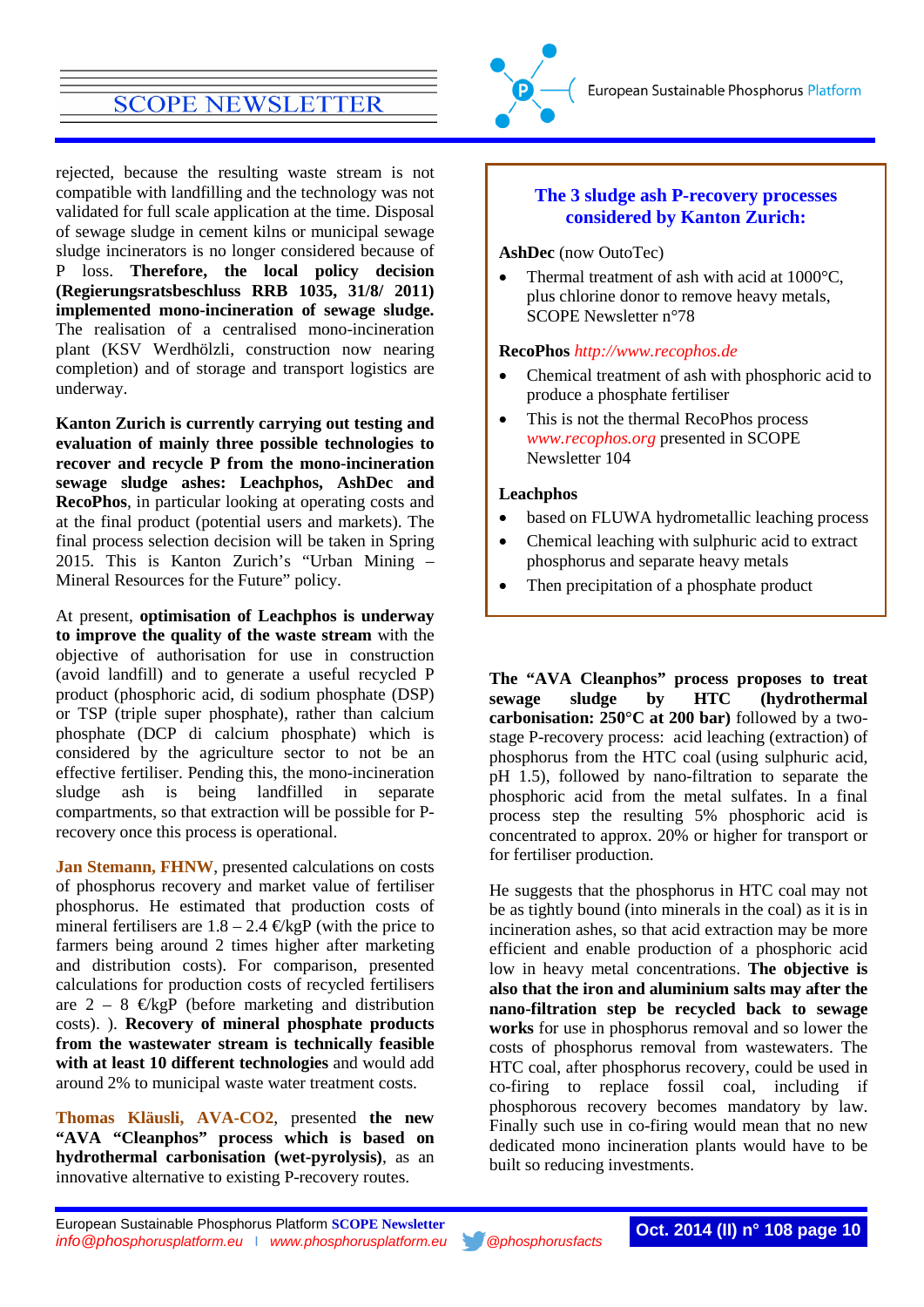**Nina Eicher, BSH Umweltservice**, presented the **Leachphos process, currently being optimised for implementation for P-recovery for Kanton Zurich's sewage sludge incineration ash**. Dilute sulphuric acid is used to leach phosphorus from the ash. Flocculants and filtration are used to separate heavy metals, iron and aluminium. Neutralisation causes precipitation of a phosphate product which can be recovered, dried and pelletised, with a phosphorus content up to c 15%P.

Around 75-90% of phosphorus is currently recovered from the treated ash. **Calcium phosphate precipitated (lime neutralisation) has shown good plant availability in fertiliser tests**. Further work on reducing contaminants (e.g. copper, cadmium) is necessary to achieve conformity to Swiss recycled fertiliser contaminant limits.

**At present, the waste filter cake has levels of copper and zinc too high for classification as "inert" for landfilling**. A process to reduce contaminants in this filter cake is being developed (concentrated sulphuric acid (pH 1) followed by further neutralisation).

**Sirja Hukari, FHNW**, presented initial results for P-REX regional **scenarios for recovering and recycling 80% of phosphorus in sewage**. Such an objective is feasible, but will require implementation of a range of technologies, including P-recovery from sludge incineration ash alone or in combination with wwtp liquor streams. A move to mono-incineration of all sewage sludge as already implemented by Kanton Zurich (if sludge is not recycled through agricultural application) is required. A number of regulatory and infrastructure modifications are necessary to achieve this.

The workshop concluded with a discussion between stakeholders in which the feasibility of phosphorus recycling in which **the availability of appropriate technologies was confirmed**. The Swiss fertiliser SME **Hauert** emphasised that the priority must be food quality and safety. **Rob de Ruiter (EcoPhos)** and **Willem Schipper** (industry consultant) underlined that **known and tested industrial technologies**, other than the experimental processes currently looked at by Kanton Zurich, can use sewage sludge incineration ash as a raw material (Ecophos process producing di calcium phosphate for animal feed, thermal process to produce elemental P4 for industrial applications).

Participants emphasised that as well as P-recycling from sewage sludge, **nutrient recycling from** 



**incinerated animal wastes should be developed**  because these offer high P and low contaminant content. This is proposed in the Swiss waste ordinance revision and should recover 3 000 tonnes P/year).

*i-net Cleantech Technology Event "Rückgewinnung von Phosphor aus Abwässern in der Schweiz – Methoden, Chancen und Rahmenbedingungen" (recovery of phosphorus from wastewaters in Switzerland: processes, opportunities and conditions for success), Basel, 11th September 2014, organised with FHNW (University of Applied Sciences and Arts Northwestern Switzerland), and P-REX "Sustainable Sewage Sludge Management fostering phosphorus recovery and energy efficiency".*

*Presentations online:* [http://www.i-net.ch/en/event/i-net](http://www.i-net.ch/en/event/i-net-technology-event-rueckgewinnung-von-phosphor-aus-abwaessern-in-der-schweiz-methoden-chancen-und-rahmenbedingungen/)[technology-event-rueckgewinnung-von-phosphor-aus-abwaessern](http://www.i-net.ch/en/event/i-net-technology-event-rueckgewinnung-von-phosphor-aus-abwaessern-in-der-schweiz-methoden-chancen-und-rahmenbedingungen/)[in-der-schweiz-methoden-chancen-und-rahmenbedingungen/](http://www.i-net.ch/en/event/i-net-technology-event-rueckgewinnung-von-phosphor-aus-abwaessern-in-der-schweiz-methoden-chancen-und-rahmenbedingungen/)

### **P-REX**

### <span id="page-10-0"></span>**Phosphorus recycling summer school**

The P-REX project (EU FP7, see SCOPE Newsletter n° 98) met at FHNW (University of Applied Sciences and Arts Northwestern Switzerland, Basel) to discuss project progress and results, followed by a 3-day 'summer school' for young researchers and professionals, at which phosphorus resource flows, P-recycling technologies and phosphorus in agricultural soils were explained by experts in the fields.

From 10 till 12 September 2014 the University of Applied Sciences and Arts Northwestern Switzerland (FHNW), Basel, hosted a **P-REX project partners meeting as well as a P-REX Summer School**  bringing together 40 master and PhD students and young professionals out of 12 different countries.

The main objective of the **P-REX-project**, one of the **Biorefine Cluster Europe** members, is the **practical implementation of phosphorus recovery and recycling from wastewater in Europe**. P-REX is assessing technical and economic feasibility, life cycle analysis, and fertiliser value of recovered products (P fertilisers) for a number of P-recycling technologies. This meeting confirmed that P-REX has developed considerable data on these P-recycling processes and on the fertiliser value (pot trials and field demonstrations) of the recycled phosphorus fertiliser products.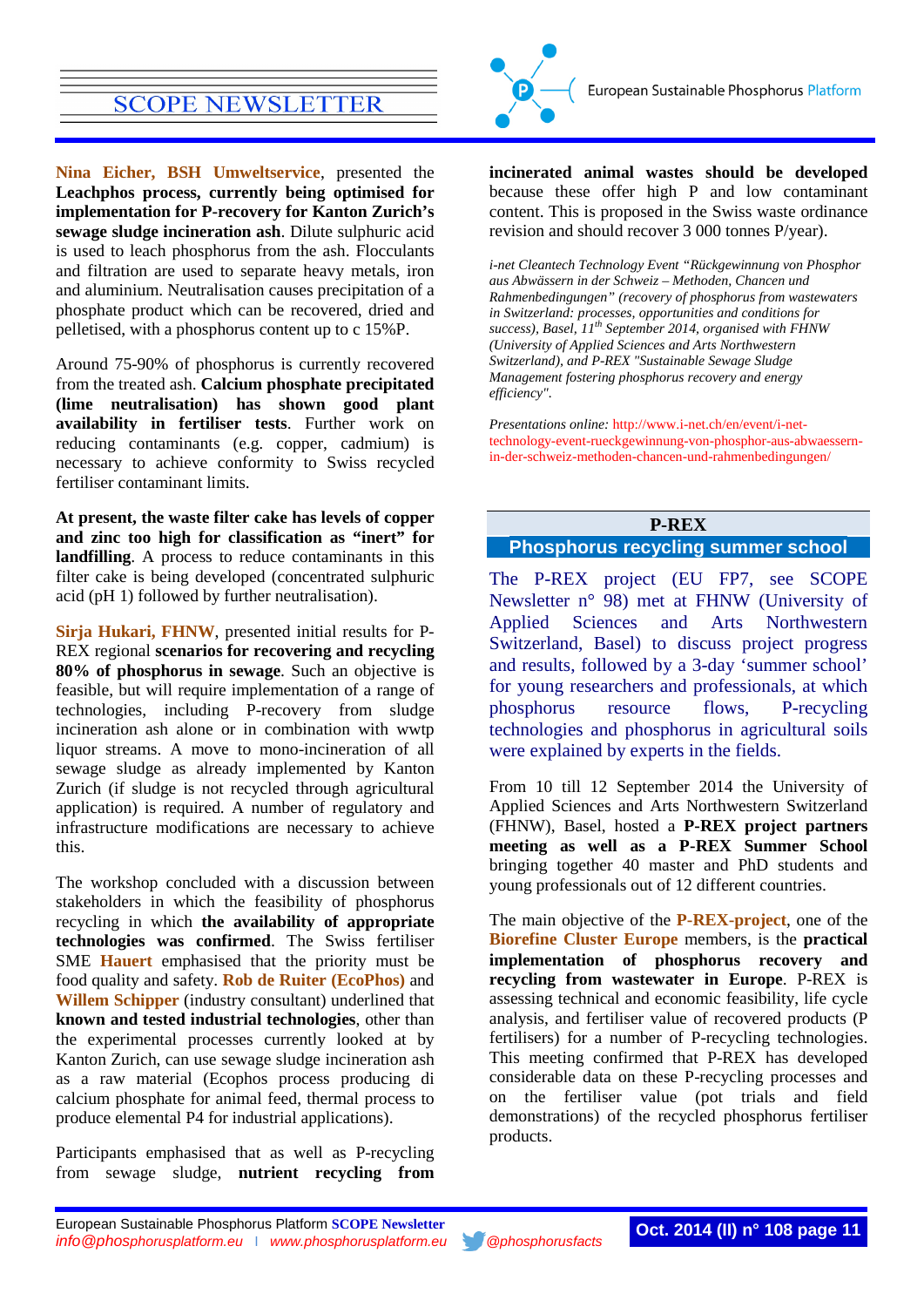The **European Sustainable Phosphorus Platform** representatives, participating in the P-REX expert advisory group, recommended that, once work is complete and full results delivered, **the project should prepare short summaries of conclusions, accessible to decision makers**. In particular, fact-sheets presenting the different P-recycling technologies would be very useful, including information about the form of the recovered phosphate product relevant



to users such as farmers or fertiliser distributors (granulometry, delivery conditions, plant availability, regulatory authorisation status as fertiliser) and status of process implementation (number of plants operational, tonnage capacities, number of years operating experience). These fact sheets should include not only P-recycling technologies which are part of the P-REX project but also, for comparison, the **business models of P-recycling routes not covered by the P-REX project, such as agricultural application of sewage sludge after appropriate treatment (composting, digestion, sanitisation) or processing of manures to organic fertiliser products** (see SCOPE Newsletter 107 for case of Brittany, France).

**Kimo Van Dijk, Wageningen University**, presented updated data on the European phosphorus flows including better estimations for agricultural diffuse losses, pet food consumption and forestry industry/product flows. He noted that **the weighted average European P intake per citizen is around 0.5 kgP/person/year (1.4 gP/person/day),** compared to an average EU domestic food supply of around 1 kgP/cap/year. Pet food (and so excreta) is also an important phosphorus input and loss flow in society with a further 0.3 kgP/capita/year. The **phosphorus in human urine and faeces is worth around 1 Euro per year** at present common phosphorus fertiliser prices. To improve the business case for phosphorus recovery, companies can also focus on the recovery of other valuable elements in the waste flows, such as the micro-nutrients copper, zinc, etc.

**Astrid Oberson, ETH Zurich**, presented the **complexities of phosphorus – soil – plant systems**. She underlined the importance, in plant testing of fertilisers, of soil pH and of the residual effect of phosphorus left in the soil and not taken up during the first crop year. She presented isotopic nutrient uptake tests which show that sewage sludge incineration ash

has a variable fertiliser value and is not as effective as mineral phosphate fertiliser, whereas struvite and a urine-recovered nutrient product (NitUr) perform as well as mineral fertiliser ("The plant availability of phosphorus from thermo-chemically treated sewage sludge ashes as studied by 33P labelling techniques", Nanzer et al., 2014 *<http://link.springer.com/article/10.1007/s11104-013-1968-6>* or *[http://phdtree.org/pdf/48898978-the-plant-availability-of-phosphorus-from](http://phdtree.org/pdf/48898978-the-plant-availability-of-phosphorus-from-thermo-chemically-treated-sewage-sludge-ashes-as-studied-by-33p-labeling-techniques/)[thermo-chemically-treated-sewage-sludge-ashes-as-studied-by-33p](http://phdtree.org/pdf/48898978-the-plant-availability-of-phosphorus-from-thermo-chemically-treated-sewage-sludge-ashes-as-studied-by-33p-labeling-techniques/)[labeling-techniques/](http://phdtree.org/pdf/48898978-the-plant-availability-of-phosphorus-from-thermo-chemically-treated-sewage-sludge-ashes-as-studied-by-33p-labeling-techniques/)* in Plant and Soil, plus further results pending publication)

**Ludwig Hermann, Proman Management**, summarised the **different European and national legislations impacting phosphorus recycling** development, including fertiliser regulations, waste regulations, REACH (chemical regulations), wastewater and sludge regulations, plant operating permits and emission limits. **Christian Remy, KompetenzZentrum Wasser Berlin,** presented **Life Cycle Assessment** application to phosphorus recovery processes, and **Anders Nätttorp, FHNW,** presented an assessment of **phosphorus recycling costs and fertiliser markets**, both as developed in the P-REX project.

### **End-o-Sludge and EcoBioSim**

The P-REX summer school also heard from other EUfunded projects working on P- recycling from sewage.

**Ruben Sakrabani, Cranfield Univeristy UK,** presented progress in the **End-o-Sludg project** (see SCOPE Newsletter n°s 100 and 105). This project is **producing a granulated, nutrient-balanced (by urea addition) organic fertiliser product** adapted for mechanical spreading using standard spinning disc equipment. The granules must not generate excessive dust when handled and when dropped onto the spinning disc, and must have reliable size and density to ensure even spreading.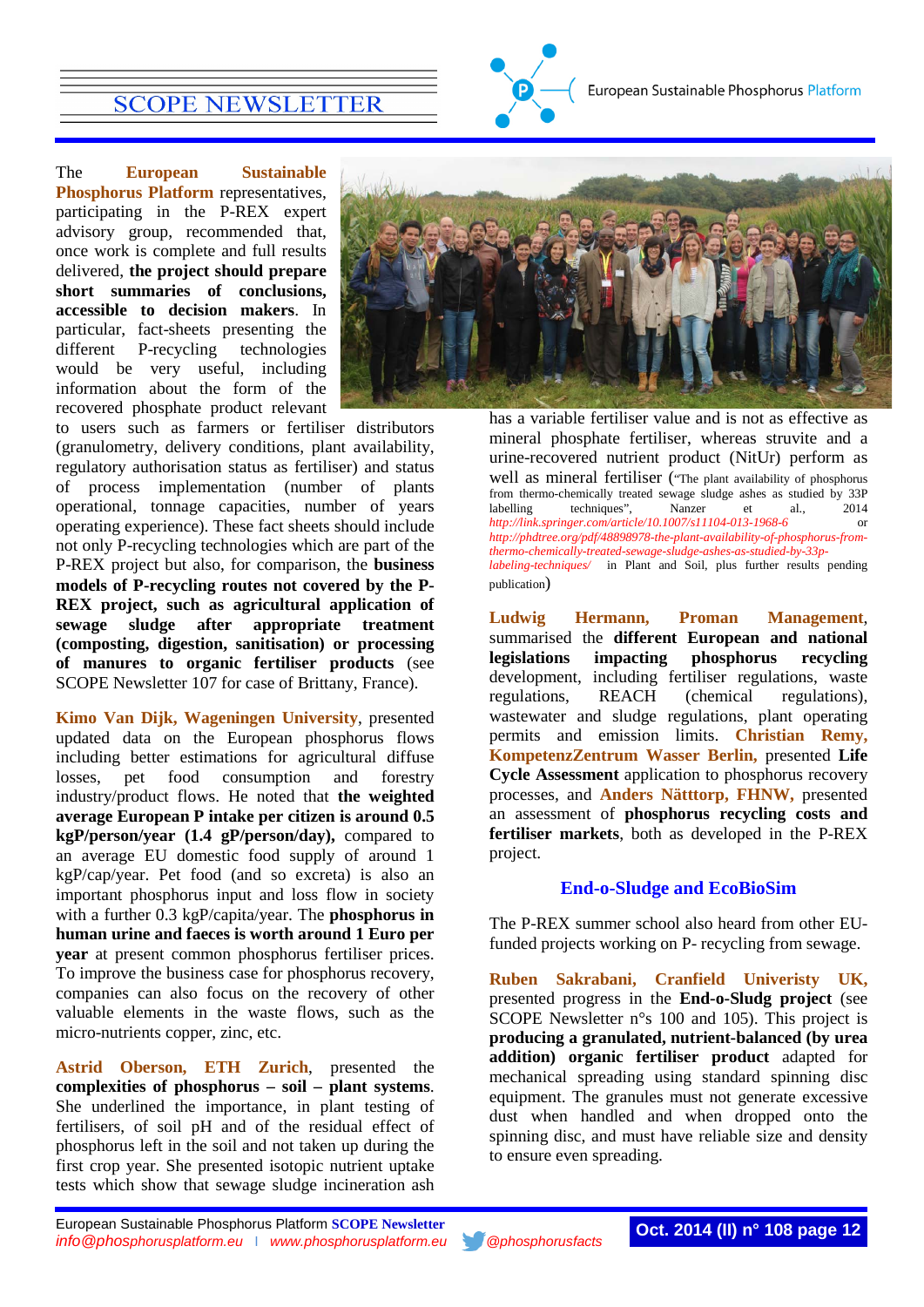Difficulties encountered with the **granulation process** have been successfully resolved, including abrasion issues. Further work is underway to optimise the process by **improving energy efficiency** (using waste heat from drying – granulation). An industrial pilot production plant has been tested at Ellsmere Port, England. Three year field trials have shown the fertiliser value of the product, providing evidence for End-of-Waste status (Deeks et al., Agronomy for Sustainable Development 33:539-549, 2013).

**Johannes Messmer, Fraunhofer IGB**, presented the EU-funded **BioEcoSim project** (see SCOPE Newsletter n° 100). This concept is to valorise manures using i) solid-liquid separation, ii) superheated steam drying and pyrolysis converting the solid fraction into biochar, iii) phosphorus recovery from the liquid fraction by struvite and calcium phosphate precipitation, iv) ammonia recovery as ammonium sulphate from the filtrate (liquid phase after phosphorus recovery) through selective separation and absorption techniques using gas permeable membrane, iv) pelletisation of the products as soil improvers and fertilisers. **The objective is to build a semi-mobile plant for continuous treatment of 100 kg/h pig manure** (manure wet weight).

### **Future challenges**

With **Eva Stössel, Budenheim**, participants discussed optimisation of the **Budenheim process for phosphorus recovery from sewage sludge, using carbon dioxide under low pressure and without heat** (see SCOPE Newsletter n° 95). This process enables the extraction from the sewage sludge stream, by filtration, of a phosphoric acid solution from which phosphate products can be precipitated, recycling and reuse in the process of the carbon dioxide and production of a phosphate-reduced solid fraction which then goes to sewage sludge incineration.  $A \cdot 1 \cdot m^3$ **capacity pilot plant is will be installed in 2015 at Mainz municipal sewage works.**

The **young scientists and professionals at the workshop** also discussed their **vision of the phosphorus challenge**, identifying issues and opportunities of sustainable phosphorus management. First of all, to close the phosphorus cycle, **cooperation** among the industry, government and knowledge institutes is essential, and more **research** on the recycling technologies is useful to obtain even lower **costs** and a lower **environmental impact**. The attendees agreed that **awareness raising** is essential. How many people do even know phosphorus? Besides,



the current P-market does not encourage P-recovery, therefore **political actions** are necessary and regulations can act as a driver to start implementing the existing recovery technologies.

| <b>Young scientists and professionals discussion</b><br>conclusions on "Why recycle phosphorus"<br>(collated by Marissa de Boer and Lies Declercq) |                                                                                             |
|----------------------------------------------------------------------------------------------------------------------------------------------------|---------------------------------------------------------------------------------------------|
| <b>Pros</b>                                                                                                                                        | Cons                                                                                        |
| Reduce environmental<br>impact                                                                                                                     | First reduce, then reuse and<br>then recycle (waste<br>hierarchy)                           |
| Reduced dependence on<br>foreign mineral resources                                                                                                 | P-recycling is in many cases<br>more expensive than fossil<br>P-production                  |
| Uncertain timeframe of<br>availability of mined P                                                                                                  | <b>Potential side effects of</b><br>some P-recovery processes:<br>higher input of Zn and Cu |
| Might create long-term<br>economic opportunities                                                                                                   | $P\text{-trade} = international$<br>relations                                               |
| Saving the global<br>phosphorus stocks                                                                                                             | <b>Quality</b> of the products                                                              |
| Potential to recover other<br>nutrients                                                                                                            | High energy and chemical<br>demand of some processes                                        |
| Reduce the U and Cd<br>pollution created by using<br>P-rock                                                                                        | <b>Acceptance</b> of secondary<br>products                                                  |
| Low tech countries get<br>access to local P-<br>fertilizers                                                                                        |                                                                                             |
| Less costs for EU to<br>import raw material                                                                                                        |                                                                                             |
| Potential to close the<br>regional P-cycle                                                                                                         |                                                                                             |

On the final day of the P-REX Summer School, FHNW organized an **excursion to Hauert HBG Dünger AG** and the P-REX field trials. Hauert is Switzerland's leading producer of fertilizers used in gardening and organic agriculture. After an introduction on the origin of the company and the diversity of products, the Summer School participants got a guided tour through the different production process steps. After this, the participants visited **maize fields where different types of recovered materials are being tested** and saw in the field the effects of recycled phosphorus on plant growth.

*P- REX phosphorus recycling Summer School* <http://www.p-rex.eu/>